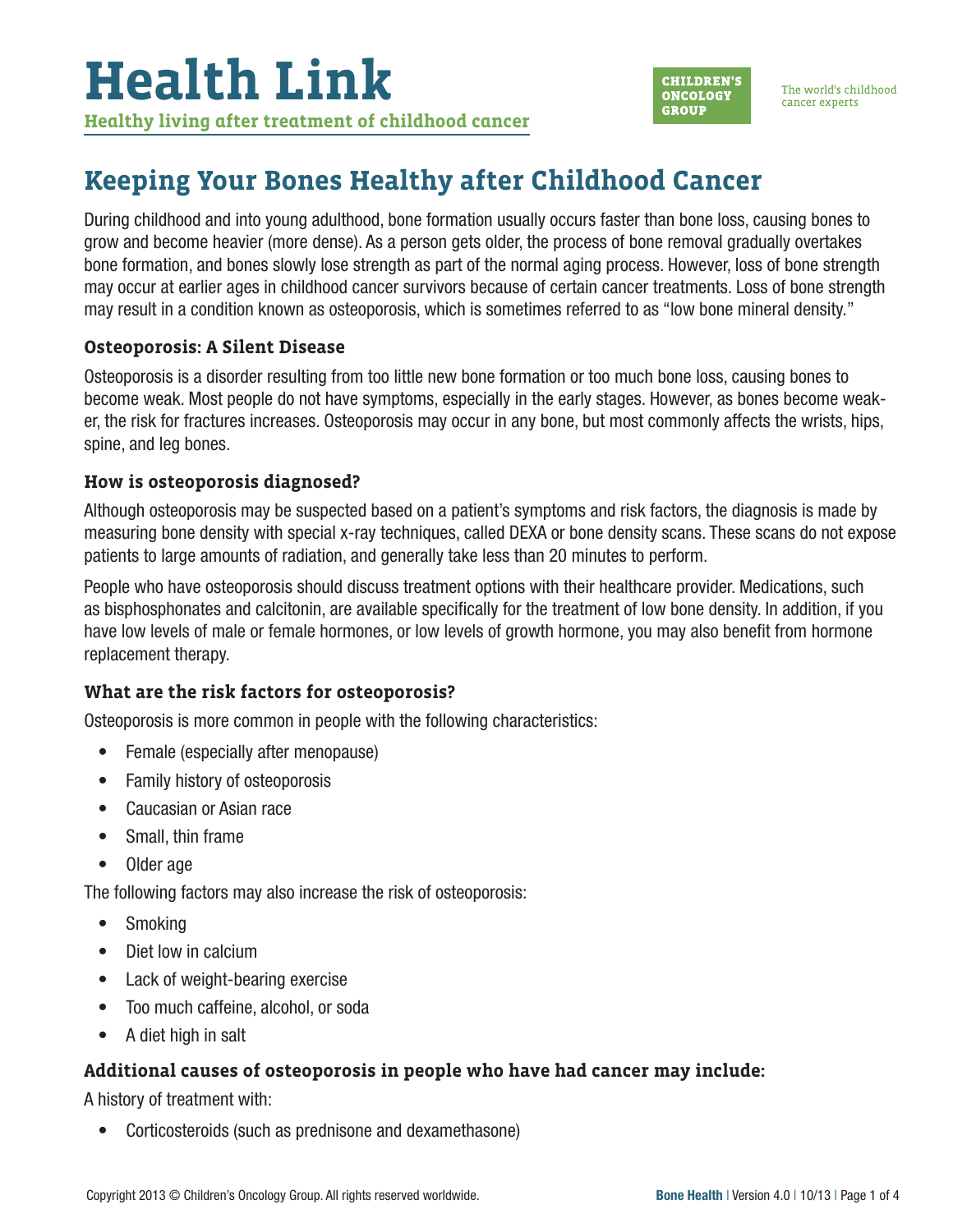# **Health Link Healthy living after treatment of childhood cancer**



- Methotrexate
- Radiation to weight-bearing bones (legs, hips, spine)

Conditions resulting from cancer treatment, including:

- Low levels of female or male hormones
- Growth hormone deficiency
- High levels of thyroid hormone
- Chronic graft-versus-host disease requiring prolonged therapy with corticosteroids
- Prolonged periods of inactivity (bed rest)

Other medical treatments, including:

- Certain anticonvulsants (phenytoin and barbiturates)
- Aluminum-containing antacids (such as Maalox<sup>®</sup> or Amphogel<sup>®</sup>)
- Medications such as Lupron (used for treatment of early puberty and endometriosis)
- High doses of heparin (used to prevent blood clots), especially with prolonged use
- Cholestyramine (used to control blood cholesterol)

Many of the medications on this list are essential treatments for certain medical conditions. If you are taking any of these medications, do not change your dosage or stop taking your medication without consulting with your healthcare provider.

#### **What lowers the risk of osteoporosis?**

Fortunately, there are many things you can do to reduce the risk of osteoporosis. Regular weight-bearing exercise (such as brisk walking, dancing, jazzercise and jogging) helps to develop and maintain healthy bones. Bicycling and swimming are excellent exercises for general fitness, but these are NOT weight-bearing exercises, and they do not help to build strong bones. Exercises that are especially good for bone health include higher-impact weight-bearing activities, such as hopping, jogging and jumping rope. Resistance exercises, such as light weight lifting, also help to build strong bones and are especially important for bones of the upper body, including the arms and shoulders. If you have problems with your heart, or have painful bones or joints, be sure to discuss your individual health status and cancer treatment history with your healthcare provider before starting any new exercise program.

A diet high in calcium also is important in preventing osteoporosis. Most healthcare professionals recommend 1000– 1500 mg a day, which means a diet rich in dairy products (milk, cheese, yogurt) and leafy green vegetables. Talking with a dietitian may help you design a healthy diet. Over-the-counter calcium supplements also may be useful. See Tables 1 and 2 for recommendations for calcium intake. Additional information about calcium-rich diets is available at *[www.nationaldairycouncil.org](http://www.nationaldairycouncil.org)*.

Vitamin D is needed in order to absorb calcium. Skin makes this vitamin naturally when exposed to sunlight. Many dairy products also contain vitamin D. In general, at least 400 units of Vitamin D is recommended daily. You should not take more than 800 units of Vitamin D per day unless your health care provider has recommended a higher dose for you. Taking too much vitamin D may be harmful, so it's important to check with your healthcare provider before taking any vitamin D supplements.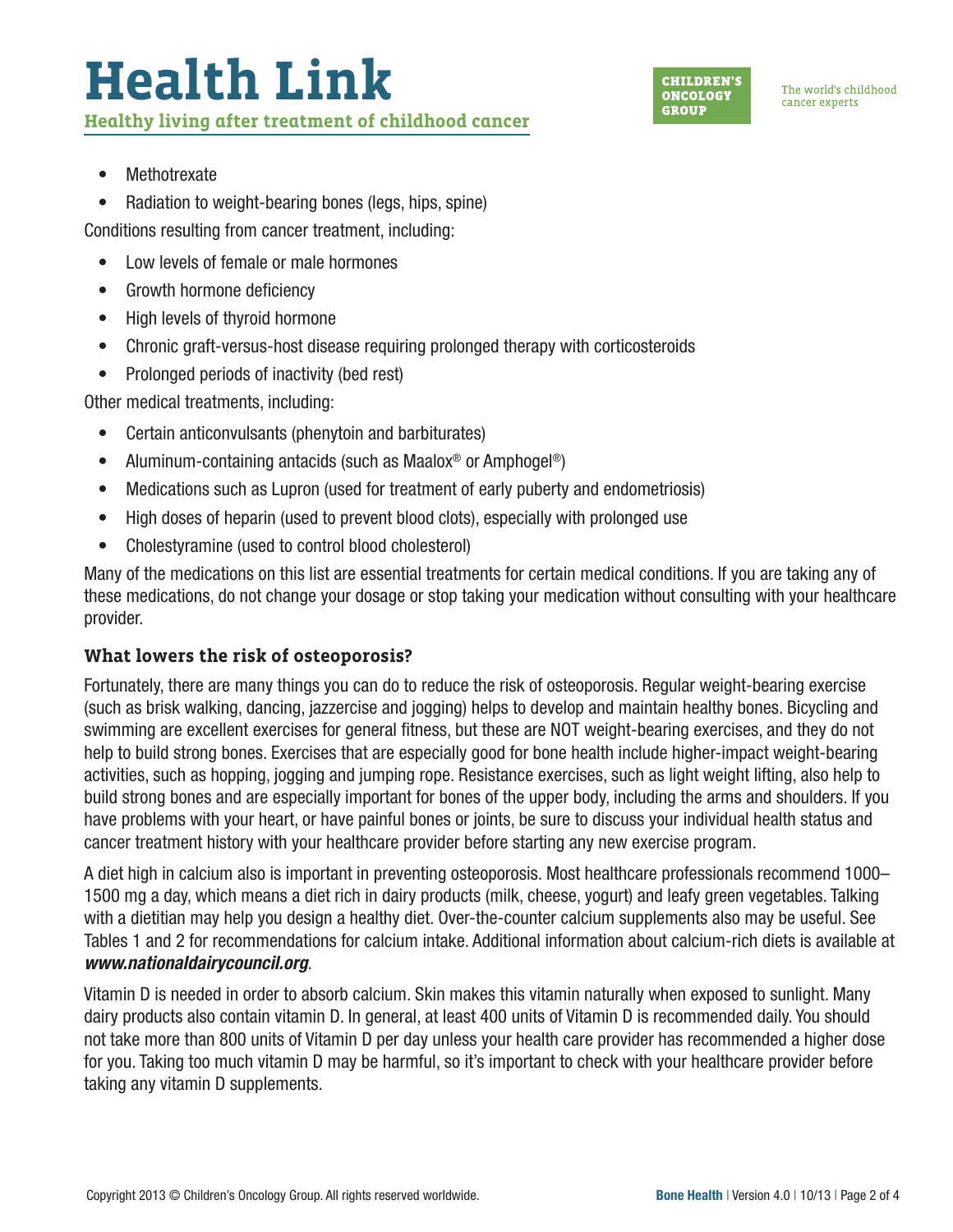#### **What screening is recommended?**

After reviewing your treatment history and risk factors, your healthcare provider can advise you regarding the need for bone density testing. For those at risk, a baseline bone density scan is recommended for childhood cancer survivors when they enter long-term follow-up (2 or more years after completion of therapy). Follow-up scans may be needed for ongoing monitoring of bone density in some patients.

#### **Table 1: Recommendations for Adequate Dietary Calcium Intake in the United States**

| Age                        | <b>Recommended Calcium Intake</b> |  |  |
|----------------------------|-----------------------------------|--|--|
| $\vert$ 1–3 years          | 500 mg per day                    |  |  |
| $4-8$ years                | 800 mg per day                    |  |  |
| $9-18$ years               | 1300 mg per day                   |  |  |
| 19 $-50$ years             | 1000 mg per day                   |  |  |
| $ 50 - 70 + \text{years} $ | 1200 mg per day                   |  |  |

(from the Food and Nutritional Board, Institute of Medicine, 1997)

#### **Table 2: Common Foods that are Good Sources of Calcium**

| <b>Food</b>                                                         | <b>Serving Size</b>              | <b>Calcium</b><br><b>Content</b> | <b>Number of servings to equal</b><br>calcium in 1 cup low-fat milk |  |  |  |
|---------------------------------------------------------------------|----------------------------------|----------------------------------|---------------------------------------------------------------------|--|--|--|
| <b>Dairy foods</b>                                                  |                                  |                                  |                                                                     |  |  |  |
| Whole milk                                                          | 1 cup (244 g)                    | 246 mg                           | 1.0                                                                 |  |  |  |
| Low-fat (1%) milk                                                   | 1 cup $(244 g)$                  | 264 mg                           | 1.0                                                                 |  |  |  |
| Nonfat milk                                                         | 1 cup $(245 g)$                  | 223 mg                           | 1.2                                                                 |  |  |  |
| Yogurt, nonfat, fruit variety                                       | 6 oz (170 g)                     | 258 mg                           | 1.0                                                                 |  |  |  |
| Frozen yogurt, vanilla, soft serve                                  | $\frac{1}{2}$ cup (72 g)         | $103$ mg                         | 2.6                                                                 |  |  |  |
| Cheese                                                              | 1 1-oz slice (28 g)              | 202 mg                           | 1.3                                                                 |  |  |  |
| Cheese, pasteurized, processed                                      | 1 $\frac{3}{4}$ -oz slice (21 g) | 144 mg                           | 1.8                                                                 |  |  |  |
| Cheese, ricotta, part skim milk                                     | 1/ <sub>2</sub> cup (124 g)      | 337 mg                           | 0.7                                                                 |  |  |  |
| <b>Nondairy foods</b>                                               |                                  |                                  |                                                                     |  |  |  |
| Salmon, sockeye canned, drained,<br>with bones                      | 3 oz (85 g)                      | 203 mg                           | 1.3                                                                 |  |  |  |
| Tofu, firm, prepared with calcium<br>sulfate and magnesium chloride | $\frac{1}{2}$ cup (126 g)        | 204 mg                           | 1.3                                                                 |  |  |  |
| White beans, cooked, boiled                                         | 1 cup (179 g)                    | 161 mg                           | 1.6                                                                 |  |  |  |
| Broccoli, cooked                                                    | 1 cup, chopped $(156 g)$         | 62 mg                            | 4.3                                                                 |  |  |  |
| Collards, cooked, boiled, drained                                   | 1 cup, chopped $(190 g)$         | 266 mg                           | 1.0                                                                 |  |  |  |
| Baked beans, canned                                                 | 1 cup $(253 g)$                  | 127 mg                           | 2.1                                                                 |  |  |  |
| Tomatoes, canned, stewed                                            | 1 cup $(255 g)$                  | 87 mg                            | 3.0                                                                 |  |  |  |